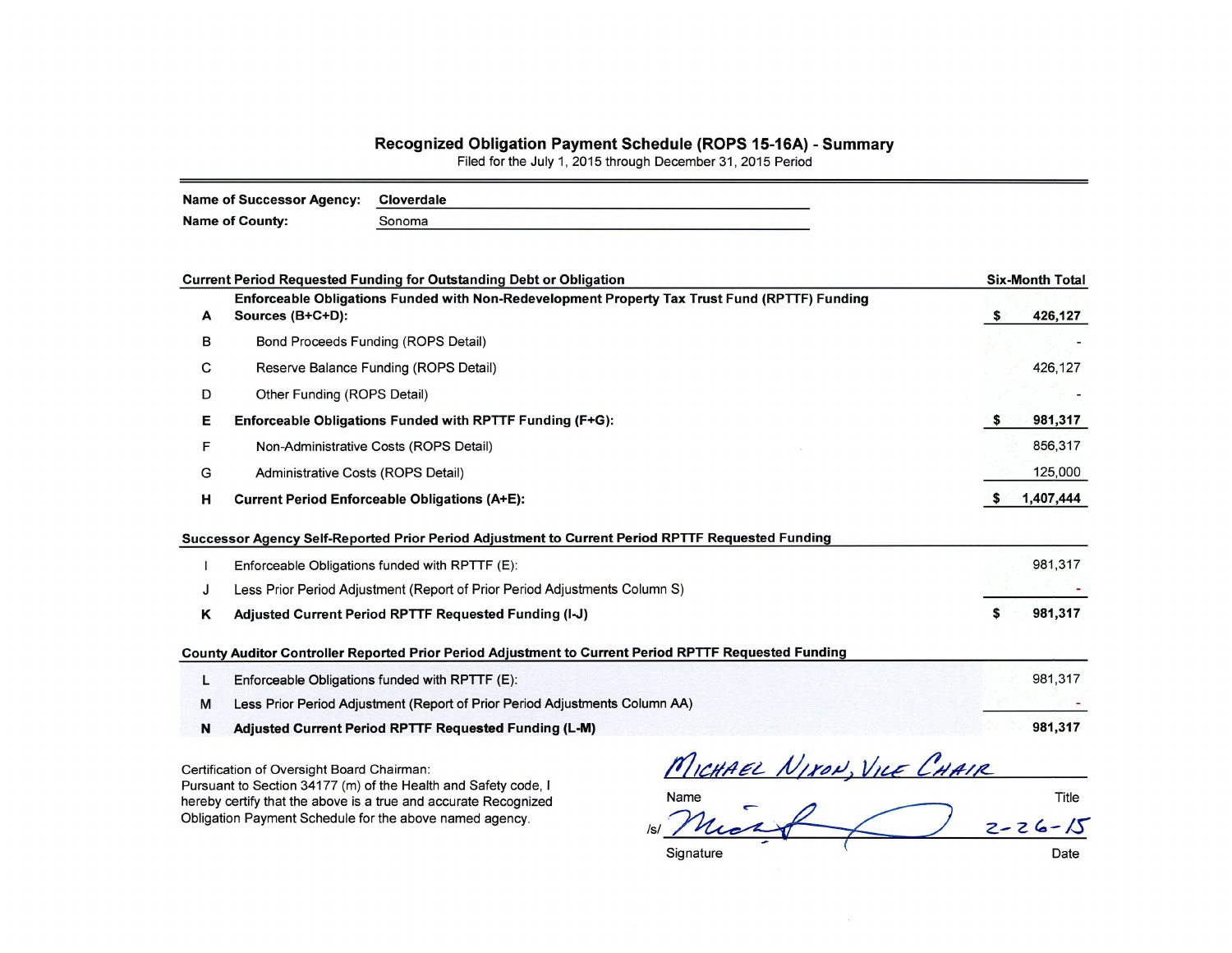## **Recognized Obligation Payment Schedule (ROPS 15-16A) - Report of Cash Balances**

(Report Amounts in Whole Dollars)

|   | Pursuant to Health and Safety Code section 34177 (I), Redevelopment Property Tax Trust Fund (RPTTF) may be listed as a source of payment on the ROPS, but only to the extent no other funding source is available or |                                |                      |                           |                                      |                   |                  |                 |
|---|----------------------------------------------------------------------------------------------------------------------------------------------------------------------------------------------------------------------|--------------------------------|----------------------|---------------------------|--------------------------------------|-------------------|------------------|-----------------|
|   | when payment from property tax revenues is required by an enforceable obligation. For tips on how to complete the Report of Cash Balances Form, see https://rad.dof.ca.gov/rad-                                      |                                |                      |                           |                                      |                   |                  |                 |
|   | sa/pdf/Cash Balance Agency Tips Sheet.pdf.                                                                                                                                                                           |                                |                      |                           |                                      |                   |                  |                 |
| Α | в                                                                                                                                                                                                                    | C                              | D                    | E.                        | F.                                   | G                 | н                |                 |
|   |                                                                                                                                                                                                                      |                                |                      |                           |                                      |                   |                  |                 |
|   |                                                                                                                                                                                                                      |                                | <b>Bond Proceeds</b> |                           |                                      |                   |                  |                 |
|   |                                                                                                                                                                                                                      |                                |                      | Prior ROPS                | <b>Reserve Balance</b><br>Prior ROPS | Other             | <b>RPTTF</b>     |                 |
|   |                                                                                                                                                                                                                      |                                |                      | period balances           | <b>RPTTF</b>                         |                   |                  |                 |
|   |                                                                                                                                                                                                                      | Bonds Issued on<br>or before   | Bonds Issued on      | and DDR RPTTF<br>balances | distributed as<br>reserve for future | Rent,<br>Grants,  | Non-Admin<br>and |                 |
|   | <b>Cash Balance Information by ROPS Period</b>                                                                                                                                                                       | 12/31/10                       | or after 01/01/11    | retained                  | period(s)                            | Interest, Etc.    | Admin            | <b>Comments</b> |
|   | ROPS 14-15A Actuals (07/01/14 - 12/31/14)                                                                                                                                                                            |                                |                      |                           |                                      |                   |                  |                 |
|   | 1 Beginning Available Cash Balance (Actual 07/01/14)                                                                                                                                                                 |                                |                      |                           |                                      |                   |                  |                 |
|   |                                                                                                                                                                                                                      | 6,390,954                      |                      |                           | 392,339                              | 11,822            |                  |                 |
|   | 2 Revenue/Income (Actual 12/31/14)<br>RPTTF amounts should tie to the ROPS 14-15A distribution from the<br>County Auditor-Controller during June 2014                                                                |                                |                      |                           |                                      |                   |                  |                 |
|   |                                                                                                                                                                                                                      |                                |                      |                           |                                      | 10,781            | 983,038          |                 |
| 3 | Expenditures for ROPS 14-15A Enforceable Obligations (Actual<br>12/31/14)<br>RPTTF amounts, H3 plus H4 should equal total reported actual                                                                            |                                |                      |                           |                                      |                   |                  |                 |
|   | expenditures in the Report of PPA, Columns L and Q                                                                                                                                                                   |                                |                      |                           | 392.339                              |                   | 983.038          |                 |
| 4 | Retention of Available Cash Balance (Actual 12/31/14)<br>RPTTF amount retained should only include the amounts distributed as<br>reserve for future period(s)                                                        | 630,615                        |                      |                           |                                      |                   |                  |                 |
|   | 5 ROPS 14-15A RPTTF Prior Period Adjustment<br>RPTTF amount should tie to the self-reported ROPS 14-15A PPA in the<br>No entry required<br>Report of PPA, Column S                                                   |                                |                      |                           |                                      |                   |                  |                 |
|   | 6 Ending Actual Available Cash Balance                                                                                                                                                                               |                                |                      |                           |                                      |                   |                  |                 |
|   | C to G = $(1 + 2 - 3 - 4)$ , H = $(1 + 2 - 3 - 4 - 5)$                                                                                                                                                               | $\mathbf{s}$<br>$5,760,339$ \$ |                      | \$                        | $\mathbf{\hat{s}}$                   | \$<br>22,603      | \$               |                 |
|   | ROPS 14-15B Estimate (01/01/15 - 06/30/15)                                                                                                                                                                           |                                |                      |                           |                                      |                   |                  |                 |
|   | 7 Beginning Available Cash Balance (Actual 01/01/15)                                                                                                                                                                 |                                |                      |                           |                                      |                   |                  |                 |
|   | $(C, D, E, G = 4 + 6, F = H4 + F4 + F6, and H = 5 + 6)$                                                                                                                                                              | 6,390,954<br>\$                | Ŝ.                   | \$                        | \$                                   | 22,603<br>Ŝ.      | \$               |                 |
|   | 8 Revenue/Income (Estimate 06/30/15)<br>RPTTF amounts should tie to the ROPS 14-15B distribution from the                                                                                                            |                                |                      |                           |                                      |                   |                  |                 |
|   | County Auditor-Controller during January 2015                                                                                                                                                                        |                                |                      |                           |                                      |                   | 1,205,843        |                 |
|   | 9 Expenditures for ROPS 14-15B Enforceable Obligations (Estimate<br>06/30/15)                                                                                                                                        |                                |                      |                           |                                      |                   | 865,103          |                 |
|   | 10 Retention of Available Cash Balance (Estimate 06/30/15)<br>RPTTF amount retained should only include the amounts distributed as                                                                                   |                                |                      |                           |                                      |                   |                  |                 |
|   | reserve for future period(s)                                                                                                                                                                                         | 630,615                        |                      |                           |                                      | 11,822            | 340,740          |                 |
|   | 11 Ending Estimated Available Cash Balance (7 + 8 - 9 -10)                                                                                                                                                           | 5,760,339<br>\$                | $$^{\circ}$          | \$                        | \$                                   | $10,781$ \$<br>\$ |                  |                 |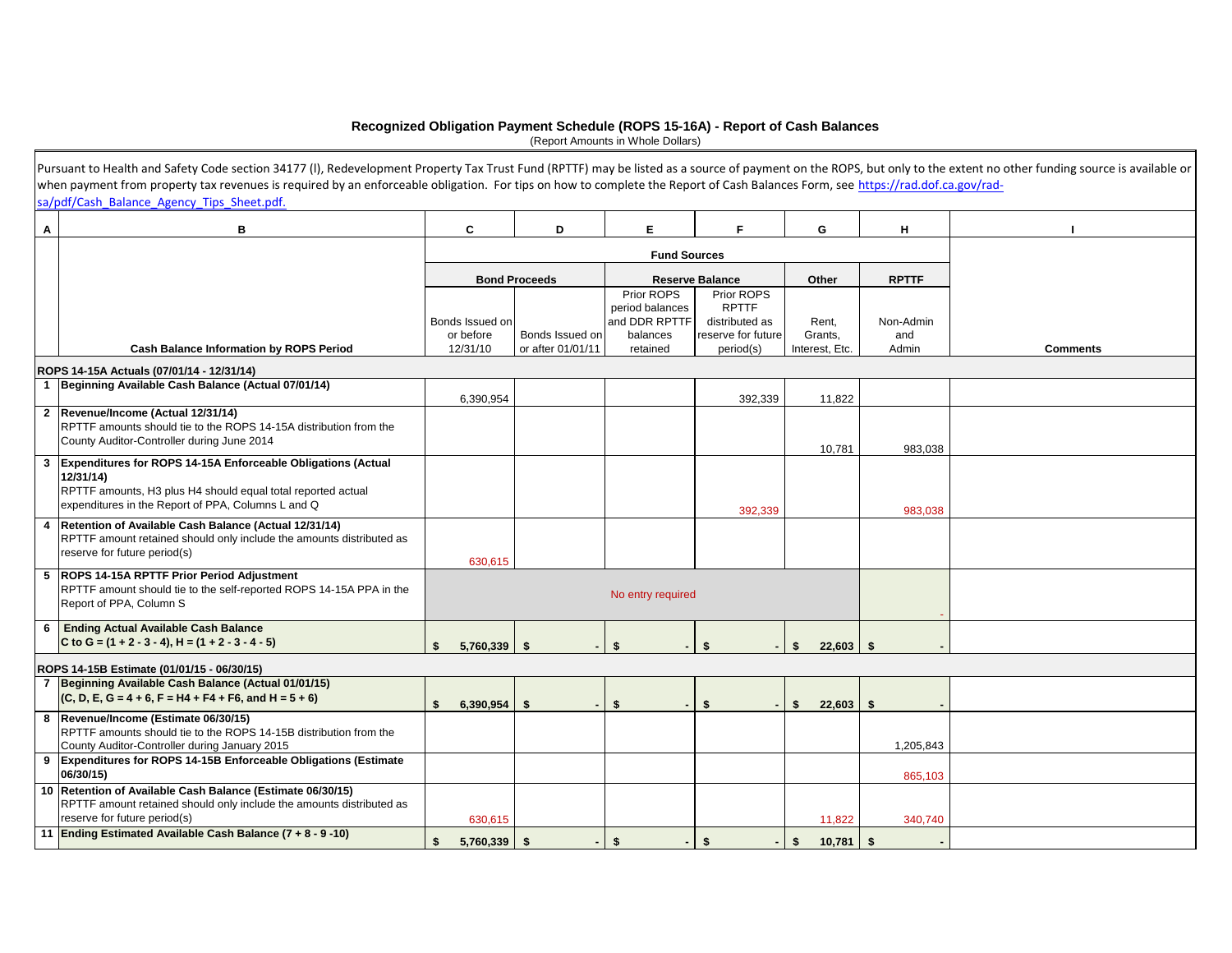|              |                                                                  |                                       |                       |                         |                                  | Recognized Obligation Payment Schedule (ROPS 15-16A) - ROPS Detail<br>July 1, 2015 through December 31, 2015<br>(Report Amounts in Whole Dollars) |                                       |                          |              |                      |                                           |                       |           |          |               |                 |
|--------------|------------------------------------------------------------------|---------------------------------------|-----------------------|-------------------------|----------------------------------|---------------------------------------------------------------------------------------------------------------------------------------------------|---------------------------------------|--------------------------|--------------|----------------------|-------------------------------------------|-----------------------|-----------|----------|---------------|-----------------|
| $\mathbf{A}$ | R                                                                | C                                     | D                     | E                       | E                                | G                                                                                                                                                 | н                                     |                          |              | К                    |                                           | M                     | N         | $\Omega$ |               | P               |
|              |                                                                  |                                       |                       |                         |                                  |                                                                                                                                                   |                                       |                          |              |                      |                                           | <b>Funding Source</b> |           |          |               |                 |
|              |                                                                  |                                       |                       |                         |                                  |                                                                                                                                                   |                                       |                          |              |                      | Non-Redevelopment Property Tax Trust Fund |                       |           |          |               |                 |
|              |                                                                  |                                       |                       |                         |                                  |                                                                                                                                                   |                                       |                          |              |                      | (Non-RPTTF)                               |                       | RPTTF     |          |               |                 |
|              |                                                                  |                                       | Contract/Agreement    | Contract/Agreement      |                                  |                                                                                                                                                   |                                       | <b>Total Outstanding</b> |              |                      |                                           |                       |           |          |               |                 |
| Item#        | Project Name / Debt Obligation                                   | <b>Obligation Type</b>                | <b>Execution Date</b> | <b>Termination Date</b> | Payee                            | <b>Description/Project Scope</b>                                                                                                                  | Project Area                          | Debt or Obligation       | Retired      | <b>Bond Proceeds</b> | Reserve Balance                           | Other Funds           | Non-Admin | Admin    |               | Six-Month Total |
|              |                                                                  |                                       |                       |                         |                                  |                                                                                                                                                   |                                       | 89.041.286               |              |                      | 426,127                                   |                       | 856.317   | 125,000  |               | 1.407.444       |
|              | CIEDB                                                            | Bonds Issued On or<br>Before 12/31/10 | 1/1/2002              | 12/1/2032               | <b>Wells Fargo</b>               | Infrastructure Loan/Clov Blvd, &<br>Sndhlm                                                                                                        | Cloverdale<br>Redevelopment<br>Agency | 3,170,800                | N            |                      | 85.387                                    |                       | 61,505    |          | s.            | 146.892         |
|              | 2 2006 Tax Allocation Bond (Non-<br>Housing Portion)             | Bonds Issued On or<br>Before 12/31/10 | 8/1/2006              | 8/1/2036                | Bank of New York Mellon          | Bond for Non-Housing Projects                                                                                                                     | Cloverdale<br>Redevelopment<br>Agency | 23,866,32                | N            |                      | 340,740                                   |                       | 375,640   |          | $\mathbb{S}$  | 716,380         |
|              | 3 2006 Tax Allocation Bond (Housing<br>Portion)                  | Bonds Issued On or<br>Before 12/31/10 | 8/1/2006              | 8/1/2036                | Bank of New York Mellon          | Bond for Housing Projects                                                                                                                         | Cloverdale<br>Redevelopment<br>Agency | 7,955,442                | N            |                      |                                           |                       | 238,793   |          | $\mathbf{s}$  | 238,793         |
|              | 2007 Tax Allocation Bond                                         | Bonds Issued On or<br>Before 12/31/10 | 8/1/2007              | 9/1/2038                | Bank of New York Mellon          | Bond for Non-Housing Projects                                                                                                                     | Cloverdale<br>Redevelopment<br>Agency | 13,152,650               | N            |                      |                                           |                       | 169.263   |          | $\mathbb{S}$  | 169.263         |
|              | 5 Contract for Bond Administration                               | Fees                                  | 8/1/2003              | 12/1/2032               | Wells Fargo                      | Contract for bond administration                                                                                                                  | Cloverdale<br>Redevelopment<br>Agency | 70,338                   | N            |                      |                                           |                       | 7,156     |          | $\mathsf{\$}$ | 7,156           |
|              | 6 Contract for Bond Administration<br>(Non-Housing Portion)      | Fees                                  | 8/1/2006              | 9/1/2038                | Bank of New York Mellon          | Contract for bond administration for<br>the 2006 (non-housing portion) & 2007 Redevelopment<br>honds                                              | Cloverdale<br>Agency                  | 41,580                   | N            |                      |                                           |                       | 1.980     |          | $\mathbb{S}$  | 1.980           |
|              | Contract for Bond Administration<br>(Housing Portion)            | Fees                                  | 8/1/2007              | 8/1/2036                | Bank of New York Mellon          | Contract for bond administration for<br>the housing portion of the 2006 bonds Redevelopment                                                       | Cloverdale<br>Agency                  | 41,580                   | N            |                      |                                           |                       | 1,980     |          | $\mathsf{\$}$ | 1,980           |
|              | 8 Administration Budget                                          | Admin Costs                           | 2/1/2012              | 9/1/2038                | Various                          | <b>Administration Budget</b>                                                                                                                      | Cloverdale<br>Redevelopment<br>aency  | 5,750,000                | N            |                      |                                           |                       |           | 125,000  | $\mathbf{s}$  | 125,000         |
|              | 9 Reserve for CIEDB                                              | Reserves                              | 1/1/2002              | 12/1/2032               | Wells Fargo                      | Reserve to cover anticipated shortfal<br>for debt service due in next ROPS<br>heriod                                                              | Cloverdale<br>Redevelopment<br>Agency | 3,170,800                | N            |                      |                                           |                       |           |          | $\mathbb{S}$  |                 |
|              | 10 Reserve for 2006 Tax Allocation<br>Bond (Non-Housing Portion) | Reserves                              | 8/1/2006              | 8/1/2036                | Bank of New York Mellon          | Reserve to cover anticipated shortfal<br>for debt service due in next ROPS<br>boitec                                                              | Cloverdale<br>Redevelopment<br>Agency | 23,866,327               | N            |                      |                                           |                       |           |          | $\mathbb{S}$  |                 |
|              | 11 Reserve for 2006 Tax Allocation<br>Bond (Housing Portion)     | Reserves                              | 8/1/2006              | 8/1/2036                | Bank of New York Mellon          | Reserve to cover anticipated shortfal<br>for debt service due in next ROPS<br>neriod                                                              | Cloverdale<br>Redevelopment<br>Agency | 7,955,442                | N            |                      |                                           |                       |           |          | $\mathbb{S}$  |                 |
|              | <b>13 Police Station</b>                                         | Professional<br><b>Services</b>       | 2/1/2012              | 12/31/2012              | <b>Various for Project Costs</b> | Architect/other preconst costs                                                                                                                    | Cloverdale<br>Redevelopment<br>Agency |                          | N            |                      |                                           |                       |           |          | $\mathbb{S}$  |                 |
| 1/           |                                                                  |                                       |                       |                         |                                  |                                                                                                                                                   |                                       |                          | $\mathsf{N}$ |                      |                                           |                       |           |          |               |                 |
| 15           |                                                                  |                                       |                       |                         |                                  |                                                                                                                                                   |                                       |                          | N            |                      |                                           |                       |           |          |               |                 |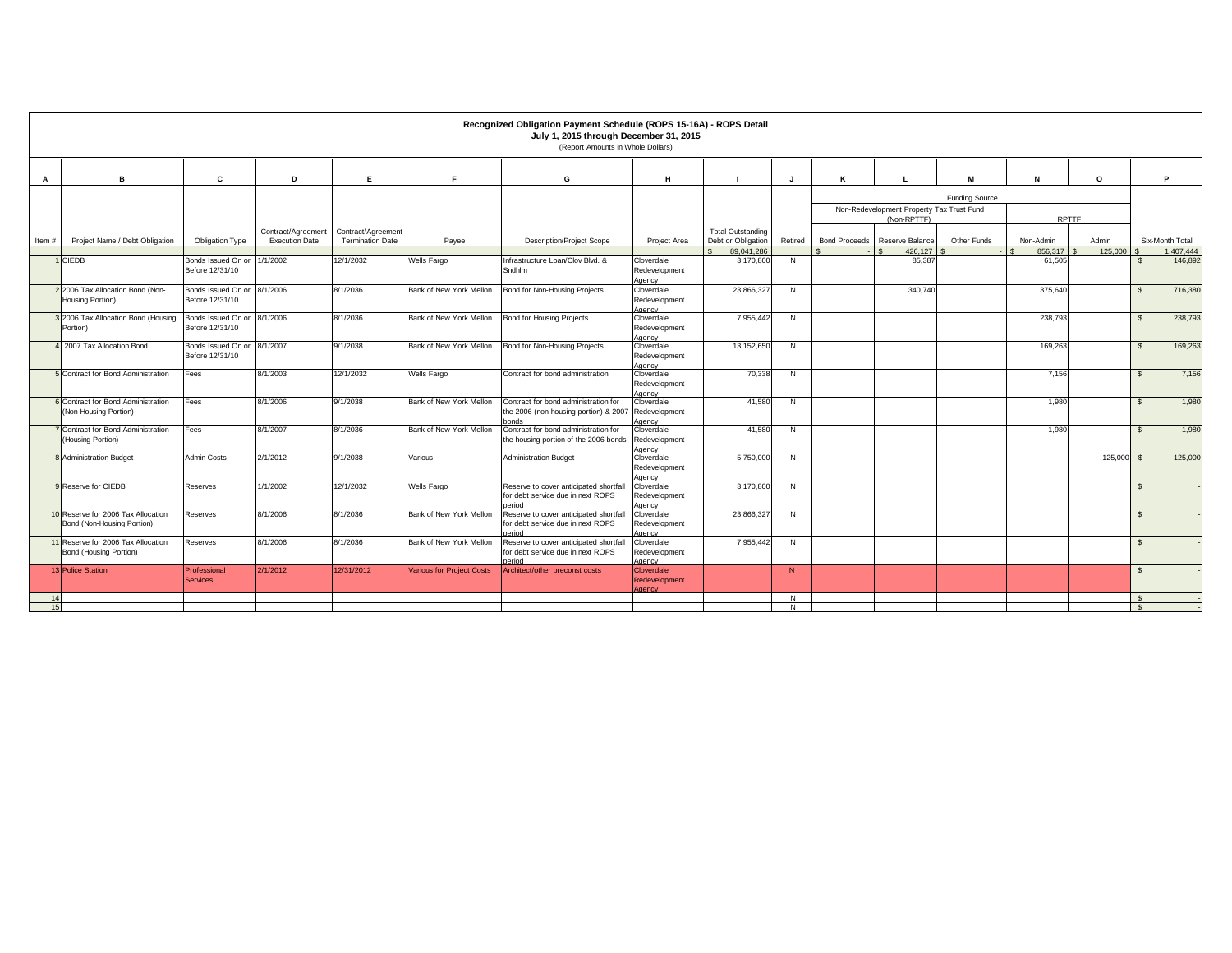$\texttt{S} \hspace{1.5cm} \texttt{S} \hspace{1.5cm} \texttt{S} \hspace{1.5cm} \texttt{S} \hspace{1.5cm} \texttt{S} \hspace{1.5cm} \texttt{S} \hspace{1.5cm} \texttt{S} \hspace{1.5cm} \texttt{S} \hspace{1.5cm} \texttt{S} \hspace{1.5cm} \texttt{S} \hspace{1.5cm} \texttt{S} \hspace{1.5cm} \texttt{S} \hspace{1.5cm} \texttt{S} \hspace{1.5cm} \texttt{S} \hspace{1.5cm} \texttt{S} \hspace{$ 

|       |                                                                                            |              |               |                          |                               |            |        |                   |                                                                                                              |                                            |                          |                                                                   |                           | Recognized Obligation Payment Schedule (ROPS 15-16A) - Report of Prior Period Adjustments<br>Reported for the ROPS 14-15A (July 1, 2014 through December 31, 2014) Period Pursuant to Health and Safety Code (HSC) section 34186 (a)<br>(Report Amounts in Whole Dollars)                                                                                                                                                                                        |                                            |               |                                                                                                           |                                  |
|-------|--------------------------------------------------------------------------------------------|--------------|---------------|--------------------------|-------------------------------|------------|--------|-------------------|--------------------------------------------------------------------------------------------------------------|--------------------------------------------|--------------------------|-------------------------------------------------------------------|---------------------------|------------------------------------------------------------------------------------------------------------------------------------------------------------------------------------------------------------------------------------------------------------------------------------------------------------------------------------------------------------------------------------------------------------------------------------------------------------------|--------------------------------------------|---------------|-----------------------------------------------------------------------------------------------------------|----------------------------------|
|       | subject to audit by the county auditor-controller (CAC) and the State Controller.          |              |               |                          |                               |            |        |                   |                                                                                                              |                                            |                          |                                                                   |                           | ROPS 14-15A Successor Agency (SA) Self-reported Prior Period Adjustments (PPA): Pursuant to HSC Section 34186 (a), SAs are required to report the differences between their actual available funding and their actual expendit<br>amount of Redevelopment Property Tax Trust Fund (RPTTF) approved for the ROPS 15-16A (July through December 2015) period will be offset by the SA's self-reported ROPS 14-15A prior period adjustment. HSC Section 34186 (a) a |                                            |               |                                                                                                           |                                  |
| A     | B                                                                                          | $\mathbf{c}$ | D             | E                        |                               | G          | н      |                   | IJ                                                                                                           | К                                          |                          | M                                                                 | $\mathbf{N}$              | $\Omega$                                                                                                                                                                                                                                                                                                                                                                                                                                                         | Þ                                          | $\Omega$      | $\mathbf{R}$                                                                                              | s.                               |
|       |                                                                                            |              |               |                          | <b>Non-RPTTF Expenditures</b> |            |        |                   |                                                                                                              |                                            |                          |                                                                   | <b>RPTTF Expenditures</b> |                                                                                                                                                                                                                                                                                                                                                                                                                                                                  |                                            |               |                                                                                                           |                                  |
|       | <b>Bond Proceeds</b><br><b>Reserve Balance</b><br><b>Other Funds</b><br>Admin<br>Non-Admin |              |               |                          |                               |            |        |                   | <b>Net SA Non-Admin</b><br>and Admin PPA<br>(Amount Used to<br>Offset ROPS 15-16A<br><b>Requested RPTTF)</b> |                                            |                          |                                                                   |                           |                                                                                                                                                                                                                                                                                                                                                                                                                                                                  |                                            |               |                                                                                                           |                                  |
| Item# | Project Name /<br><b>Debt Obligation</b>                                                   | Authorized   | Actual        | Authorized               | Actual                        | Authorized | Actual | Authorized        | Available<br><b>RPTTF</b><br>(ROPS 14-15A<br>distributed + all other<br>available as of<br>07/1/14           | Net Lesser of<br>Authorized /<br>Available | Actual                   | Difference<br>(If K is less than L,<br>the difference is<br>zero) | Authorized                | Available<br><b>RPTTF</b><br>(ROPS 14-15A<br>distributed + all other<br>available as of<br>07/1/14                                                                                                                                                                                                                                                                                                                                                               | Net Lesser of<br>Authorized /<br>Available | Actual        | <b>Difference</b><br>(If total actual<br>exceeds total<br>authorized, the<br>total difference is<br>zero) | <b>Net Difference</b><br>$(M+R)$ |
|       |                                                                                            |              | $\mathcal{L}$ | 392,339<br>$\mathbf{s}$  | 392,339                       |            |        | 858,038           | 858,038                                                                                                      | 858,038<br>\$                              | 858,038<br>$\mathcal{S}$ |                                                                   | 125,000<br>$\mathcal{L}$  | 125,000                                                                                                                                                                                                                                                                                                                                                                                                                                                          | 125,000                                    | 125,000<br>-S | $\mathsf{S}$                                                                                              |                                  |
|       | 1 CIEDB                                                                                    |              |               | 50,259                   | 50.259                        |            |        | 94.847            | 94.847                                                                                                       | 94,847                                     | 94.847                   |                                                                   |                           |                                                                                                                                                                                                                                                                                                                                                                                                                                                                  |                                            |               |                                                                                                           |                                  |
|       | 2 2006 Tax Allocation<br>3 2006 Tax Allocation                                             |              |               | 185,979<br>156,101       | 185,979<br>156,101            |            |        | 507,732<br>75,136 | 507,732<br>$75,136$ \$                                                                                       | 507,732<br>75,136                          | 507,732<br>$75,136$ \$   |                                                                   |                           |                                                                                                                                                                                                                                                                                                                                                                                                                                                                  |                                            |               |                                                                                                           |                                  |
|       | Bond (Housing<br>Portion)                                                                  |              |               |                          |                               |            |        |                   |                                                                                                              |                                            |                          |                                                                   |                           |                                                                                                                                                                                                                                                                                                                                                                                                                                                                  |                                            |               |                                                                                                           |                                  |
|       | 4 2007 Tax Allocation<br>Bond                                                              |              |               |                          |                               |            |        | 169,263           | 169,263 \$                                                                                                   | 169,263                                    | $169,263$ \$             |                                                                   |                           |                                                                                                                                                                                                                                                                                                                                                                                                                                                                  |                                            |               |                                                                                                           |                                  |
|       | 5 Contract for Bond                                                                        |              |               |                          |                               |            |        | 7,460             | $7,460$ \$                                                                                                   | 7,460                                      | $7,460$ $\mid$           |                                                                   |                           |                                                                                                                                                                                                                                                                                                                                                                                                                                                                  |                                            |               |                                                                                                           |                                  |
|       | Administration                                                                             |              |               |                          |                               |            |        |                   |                                                                                                              |                                            |                          |                                                                   |                           |                                                                                                                                                                                                                                                                                                                                                                                                                                                                  |                                            |               |                                                                                                           |                                  |
|       | 6 Contract for Bond<br>Administration (Non                                                 |              |               |                          |                               |            |        | 3,150             | $3,150$ \$                                                                                                   | 3,150                                      | $3,150$ $\sqrt{\$}$      |                                                                   |                           |                                                                                                                                                                                                                                                                                                                                                                                                                                                                  |                                            |               |                                                                                                           |                                  |
|       | <b>Housing Portion)</b>                                                                    |              |               |                          |                               |            |        |                   |                                                                                                              |                                            |                          |                                                                   |                           |                                                                                                                                                                                                                                                                                                                                                                                                                                                                  |                                            |               |                                                                                                           |                                  |
|       | Contract for Bond                                                                          |              |               |                          |                               |            |        | 450               | 450S                                                                                                         | 450                                        | $450$ $\sqrt{\ }$        |                                                                   |                           |                                                                                                                                                                                                                                                                                                                                                                                                                                                                  |                                            |               |                                                                                                           |                                  |
|       | Administration<br>(Housing Portion)                                                        |              |               |                          |                               |            |        |                   |                                                                                                              |                                            |                          |                                                                   |                           |                                                                                                                                                                                                                                                                                                                                                                                                                                                                  |                                            |               |                                                                                                           |                                  |
|       | 8 Administration                                                                           |              |               |                          |                               |            |        |                   |                                                                                                              | $\mathbf{s}$                               |                          |                                                                   |                           |                                                                                                                                                                                                                                                                                                                                                                                                                                                                  |                                            |               |                                                                                                           |                                  |
|       | Budget                                                                                     |              |               |                          |                               |            |        |                   |                                                                                                              |                                            |                          |                                                                   |                           |                                                                                                                                                                                                                                                                                                                                                                                                                                                                  |                                            |               |                                                                                                           |                                  |
|       | 9 Reserve for CIEDB<br>10 Reserve for 2006                                                 |              |               | $\overline{\phantom{a}}$ |                               |            |        | $\sim$            |                                                                                                              |                                            |                          |                                                                   |                           |                                                                                                                                                                                                                                                                                                                                                                                                                                                                  |                                            |               |                                                                                                           |                                  |
|       | <b>Tax Allocation Bond</b>                                                                 |              |               |                          |                               |            |        |                   |                                                                                                              |                                            |                          |                                                                   |                           |                                                                                                                                                                                                                                                                                                                                                                                                                                                                  |                                            |               |                                                                                                           |                                  |
|       | (Non-Housing<br>Portion)                                                                   |              |               |                          |                               |            |        |                   |                                                                                                              |                                            |                          |                                                                   |                           |                                                                                                                                                                                                                                                                                                                                                                                                                                                                  |                                            |               |                                                                                                           |                                  |
| 11    | Reserve for 2006                                                                           |              |               |                          |                               |            |        |                   |                                                                                                              | $\mathcal{L}$                              |                          |                                                                   |                           |                                                                                                                                                                                                                                                                                                                                                                                                                                                                  |                                            |               |                                                                                                           |                                  |
|       | <b>Tax Allocation Bond</b>                                                                 |              |               |                          |                               |            |        |                   |                                                                                                              |                                            |                          |                                                                   |                           |                                                                                                                                                                                                                                                                                                                                                                                                                                                                  |                                            |               |                                                                                                           |                                  |
|       | (Housing Portion)                                                                          |              |               |                          |                               |            |        |                   |                                                                                                              |                                            |                          |                                                                   |                           |                                                                                                                                                                                                                                                                                                                                                                                                                                                                  |                                            |               |                                                                                                           |                                  |
|       | 13 Police Station                                                                          |              |               |                          |                               |            |        |                   |                                                                                                              |                                            |                          |                                                                   |                           |                                                                                                                                                                                                                                                                                                                                                                                                                                                                  |                                            |               |                                                                                                           |                                  |

 $\mathsf{L}$